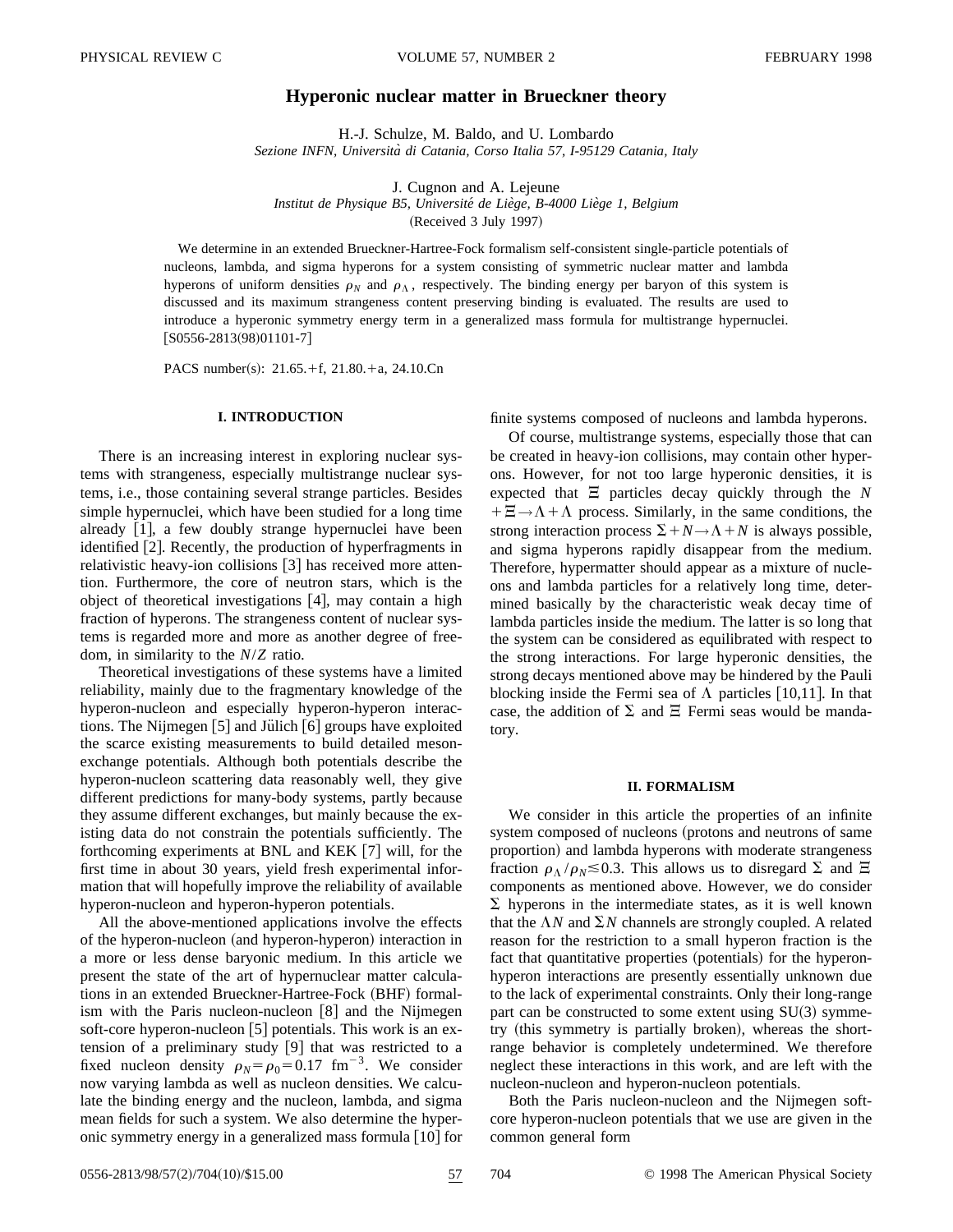$$
V_{12} = V_C(r) - \frac{1}{2} [\Delta \phi(r) + \phi(r) \Delta] + V_{SS}(r) \sigma_1 \sigma_2
$$
  
+ 
$$
V_{LS}(r) LS + V_Q(r) \frac{1}{2} [(\sigma_1 L)(\sigma_2 L) + (\sigma_2 L)(\sigma_1 L)]
$$
  
+ 
$$
V_T(r) [3(\sigma_1 \hat{r})(\sigma_2 \hat{r}) - (\sigma_1 \sigma_2)]; \qquad (1)
$$

i.e., they contain central and momentum-dependent components as well as spin-spin, linear and quadratic spin-orbit, and tensor parts. The nucleon-nucleon (*NN*) system may exist in two isospin states  $T=0,1$ , whereas the hyperonnucleon system may exist in the  $T=1/2$  isospin state ( $\Lambda N$ ,  $\Sigma N$ ) and in the  $T=3/2$  isospin state ( $\Sigma N$ ). For this system, there are three couplings in the  $T=1/2$  channel ( $\Lambda\Lambda$ ,  $\Lambda\Sigma$ ,  $\Sigma\Sigma$ ) and one in the *T* = 3/2 channel ( $\Sigma\Sigma$ ). When referring to couplings in the hyperon-nucleon channel, and provided there is no confusion possible, we use the notation  $\Lambda\Sigma$  for denoting  $\Lambda N \leftrightarrow \Sigma N$ , etc. Similarly, in order to simplify the notation in the equations below, we use  $\Lambda$  and  $\Sigma$  for denoting the  $\Lambda N$  and  $\Sigma N$  channels, respectively.

Using these potentials we have to solve the Bethe-Goldstone  $[12,13]$  integral equation in the nucleon-nucleon and hyperon-nucleon channels. We write down the equation for the later, more complex, case:

$$
u_{YY',LL'}(k,r) = j_L(kr) \delta_{YY'} \delta_{LL'} + \frac{2}{\pi} \int_0^\infty dr' r'^2 D_{YY',L'}(r,r') \times \sum_{Y'',L''} V_{Y'Y'',L'L''}(r') u_{YY'',LL''}(k,r'), \quad (2)
$$

with the intermediate propagator

$$
D_{YY',L'}(r,r') = \int_0^\infty dk' k'^2 \frac{j_{L'}(k'r)j_{L'}(k'r')f_{Y'}(k')}{E_Y(k) - E_{Y'}(k') + i\epsilon}
$$
\n(3)

and

$$
E_Y(k) = \frac{k_N^2}{2M_N} + \frac{k_Y^2}{2M_Y} + \text{Re}U_N(k_N) + \text{Re}U_Y(k_Y) + M_N + M_Y.
$$
\n(4)

Here  $k$  and  $k'$  denote the relative momenta of the initial  $NY$ and the intermediate  $NY'$  state,  $E_Y(k)$  and  $E_{Y'}(k')$  are the corresponding energies, and  $f_{Y}(k')$  denotes the angleaveraged Pauli operator in the intermediate states. More details on these quantities are given in the Appendix. In these expressions *Y*,*Y'*,  $Y'' = \Lambda$ ,  $\Sigma$  account for the possibility of  $N\Lambda \leftrightarrow N\Sigma$  mixing through the strong interaction, and the equation has to be solved for a set of states with definite quantum numbers *T*,*S*,*J*, which have not been indicated explicitly. In practice we consider all partial waves up to *J* = 5. The Bethe-Goldstone equation has thus a  $2\times 2$  matrix structure due the coupling between nucleon-lambda and nucleon-sigma states, written schematically:

$$
\begin{pmatrix} u_{\Lambda\Lambda} \\ u_{\Lambda\Sigma} \end{pmatrix} = \begin{pmatrix} j_L \\ 0 \end{pmatrix} + \begin{pmatrix} D_{\Lambda\Lambda} V_{\Lambda\Lambda} & D_{\Lambda\Lambda} V_{\Lambda\Sigma} \\ D_{\Lambda\Sigma} V_{\Sigma\Lambda} & D_{\Lambda\Sigma} V_{\Sigma\Sigma} \end{pmatrix} \begin{pmatrix} u_{\Lambda\Lambda} \\ u_{\Lambda\Sigma} \end{pmatrix}
$$
 (5)

(there is another equation, obtained by interchanging  $\Lambda \leftrightarrow \Sigma$ ), and a 4×4 structure when the mixing of angular momentum states through the tensor potential applies.

The solutions of the Bethe-Goldstone equation determine the diagonal *G*-matrix elements

$$
\langle k_N k_Y | G_{Y,L}^{TSJ} | k_N k_Y \rangle = 4 \pi \int_0^\infty dr r^2 j_L(kr)
$$
  
 
$$
\times \sum_{Y',L'} V_{YY',LL'}(r) u_{YY',LL'}(k,r),
$$
 (6)

and the single-particle potentials (in the so-called continuous choice) are then given by

$$
U_A^{(B)}(k_A) = \sum_{T,S,J,L} \frac{(2T+1)(2J+1)}{(2t_A+1)(2s_A+1)}
$$

$$
\times \int^{k_F^{(B)}} \frac{d^3k_B}{(2\pi)^3} \langle k_A k_B | G_{Y,L}^{TSJ} | k_A k_B \rangle, \qquad (7)
$$

where the notation  $U_A^{(B)}$  denotes the single-particle potential of particle *A* due to the interaction with particles *B* in the medium. Carrying out the calculation for the relevant combinations  $A=N, \Lambda, \Sigma$  and  $B=N, \Lambda$ , we obtain the total single-particle potentials of nucleons and hyperons as

$$
U_N(k_N) = U_N^{(N)}(k_N) + U_N^{(\Lambda)}(k_N),
$$
 (8a)

$$
U_{\Lambda}(k_{\Lambda}) = U_{\Lambda}^{(N)}(k_{\Lambda}) + U_{\Lambda}^{(\Lambda)}(k_{\Lambda}), \tag{8b}
$$

$$
U_{\Sigma}(k_{\Sigma}) = U_{\Sigma}^{(N)}(k_{\Sigma}) + U_{\Sigma}^{(\Lambda)}(k_{\Sigma}).
$$
 (8c)

(Presently we neglect the hyperon-hyperon interaction and set  $U_Y^{(\Lambda)} = 0$ .) Because of the occurrence of  $U_N$  and  $U_Y$  in Eq. (4), the set of equations  $(2)$ – $(8)$ , together with the appropriate ones for the nucleons, constitutes a coupled system that has to be solved in a self-consistent manner.

We are interested in the total binding energy per baryon  $B/A$  (the difference between total energy and energy of the interaction-free system). In the BHF approximation this quantity and the baryon number *A* per unit volume, i.e., the baryon density  $\rho$ , are given by

$$
\frac{B}{A}\rho = \frac{4\pi}{(2\pi)^3} \left[ 4 \int_0^{k_F^{(N)}} dk k^2 \left( \frac{k^2}{2M_N} + \frac{1}{2} U_N(k) \right) + 2 \int_0^{k_F^{(\Lambda)}} dk k^2 \left( \frac{k^2}{2M_\Lambda} + \frac{1}{2} U_\Lambda(k) \right) \right]
$$
(9)

and

$$
\rho = \rho_N + \rho_\Lambda = \frac{1}{3\pi^2} (2k_F^{(N)3} + k_F^{(\Lambda)3}).\tag{10}
$$

## **III. RESULTS**

### **A. Single-particle potentials**

In order to make the subsequent discussion more transparent, we begin in Fig. 1 with a plot of the hyperon-nucleon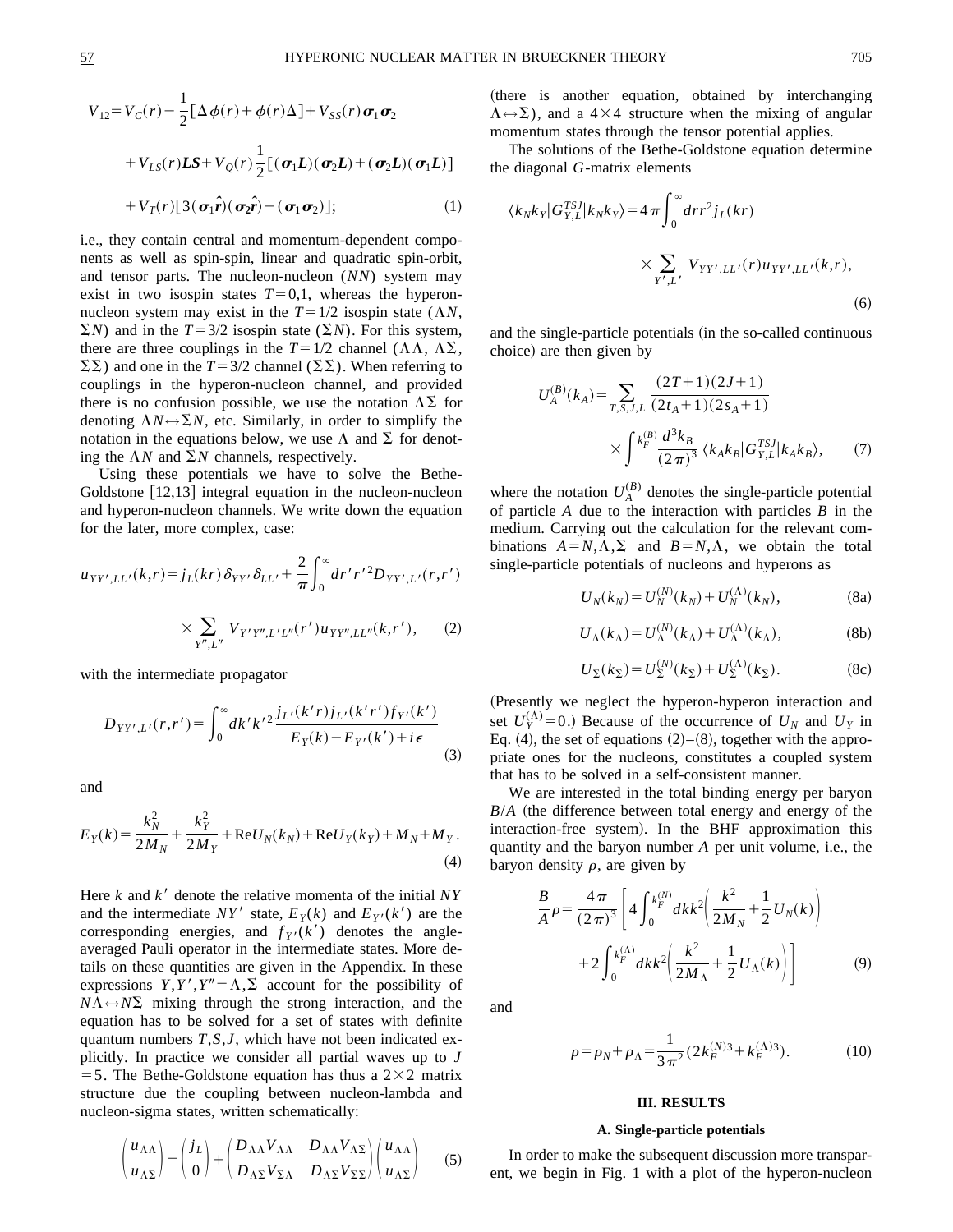

FIG. 1. The central components of the Nijmegen soft-core hyperon-nucleon potentials in the  ${}^{1}S_{0}$ ,  ${}^{3}S_{1}$ , and  ${}^{3}SD_{1}$  partial waves, for the four different hyperon-nucleon channel couplings. For comparison, the same components are shown for the Paris nucleon-nucleon potential on the right-hand side.

potentials in the most important partial waves  ${}^{1}S_{0}$ ,  ${}^{3}S_{1}$ , and <sup>3</sup>SD<sub>1</sub>, and for the four couplings  $\Lambda\Lambda$ ,  $\Lambda\Sigma$ ,  $\Sigma\overline{\Sigma}(T=1/2)$ , and  $\Sigma \Sigma (T=3/2)$ . For comparison, also the results for the Paris nucleon-nucleon potential are shown. It should be emphasized that we plot only the central components  $V_C$  [see Eq.  $(1)$  of the potentials, although the momentum dependent parts  $(\phi)$  are known to be quite important quantitatively. Therefore only qualitative features are illustrated by the figure. We mention the following: (a) At short distances ( $r$  $\leq 1$  fm) the hyperon-nucleon potentials are much "softer" and their variation is much more pronounced (nonmonotonic) than the nucleon-nucleon potential, which basically represents a monotonically rising ''hard core.'' This implies (unfortunately) a more careful and time-consuming numerical treatment of the short-range part of the integral equations.  $~$  (b) The repulsion in the hyperon-nucleon potentials (in particular the  $\Sigma \Sigma$  components) appears to set in at slightly larger distances than in the nucleon-nucleon interaction.  $(c)$ There is a strong attraction for all partial waves in the ''mixing'' channel  $\Lambda \Sigma$ , in particular for the <sup>3</sup>SD<sub>1</sub> wave.

The qualitative behavior of the potentials, in particular the last point just mentioned, allows us to understand the size of the contributions of the individual partial waves to the single-particle potentials  $U_{\Lambda}(k=0)$  and  $U_{\Sigma}(k=0)$ , which are listed in Table I for the case of individual hyperons in pure nuclear matter  $(k_F^{(Y)}=0, k_F^{(N)}=1.35$  fm<sup>-1</sup>). Let us re-

TABLE I. The contributions (in MeV) of various partial waves to the single-particle potentials  $U_Y(k_Y=0)$  at  $k_F^{(N)}=1.35$  fm<sup>-1</sup> and  $k_F^{(\Lambda)} = 0$ . The total sums include partial waves up to  $J = 5$ .

|              | $U_{\Lambda}(0)$    |                    |                                        | $U_{\Sigma}(0)$        |                         |                        |                                      |
|--------------|---------------------|--------------------|----------------------------------------|------------------------|-------------------------|------------------------|--------------------------------------|
| <b>State</b> | $(\Lambda \Lambda)$ | $(\Lambda \Sigma)$ | $(\Lambda \Lambda) + (\Lambda \Sigma)$ | $(\Sigma \Sigma)(1/2)$ | $(\Sigma \Lambda)(1/2)$ | $(\Sigma \Sigma)(3/2)$ | $(\Sigma \Sigma) + (\Sigma \Lambda)$ |
| ${}^1S_0$    | $-13.0$             | $-2.3$             | $-15.3$                                | 7.2                    | $-0.5$                  | $-12.0$                | $-5.2$                               |
| $3SS_1$      | 17.1                | $-9.0$             | 8.1                                    | 12.8                   | $-4.4$                  | 8.6                    | 17.0                                 |
| $3SD_1$      | $-1.9$              | $-19.2$            | $-21.1$                                | $-8.4$                 | $-14.9$                 | $-1.9$                 | $-25.1$                              |
| $3P_0$       | 0.4                 | $-0.1$             | 0.2                                    | 2.6                    | 0.0                     | $-2.0$                 | 0.6                                  |
| ${}^1P_1$    | 2.0                 | $-0.4$             | 1.6                                    | 2.0                    | $-0.2$                  | $-2.7$                 | $-0.9$                               |
| $3P_1$       | 2.2                 | $-0.2$             | 2.0                                    | $-5.3$                 | $-0.0$                  | 6.6                    | 1.3                                  |
| $3PP_2$      | $-2.9$              | $-0.3$             | $-3.3$                                 | 0.8                    | $-0.2$                  | $-1.6$                 | $-1.1$                               |
| $3PF_2$      | $-0.0$              | $-0.7$             | $-0.7$                                 | $-0.6$                 | $-0.5$                  | $-0.3$                 | $-1.4$                               |
| $3DD_1$      | $-0.06$             | $-0.01$            | $-0.07$                                | 0.54                   | 0.00                    | $-0.52$                | 0.02                                 |
| $3DS_1$      | $-0.00$             | $-0.01$            | $-0.01$                                | $-0.01$                | 0.01                    | $-0.00$                | $-0.00$                              |
| ${}^1D_2$    | $-0.41$             | $-0.00$            | $-0.42$                                | 0.59                   | 0.00                    | $-0.83$                | $-0.24$                              |
| ${}^3D_2$    | $-0.35$             | $-0.05$            | $-0.40$                                | $-1.44$                | 0.00                    | 1.37                   | $-0.07$                              |
| ${}^3FF_2$   | $-0.01$             | 0.00               | $-0.01$                                | 0.09                   | 0.00                    | $-0.10$                | $-0.00$                              |
| ${}^3FP_2$   | 0.00                | $-0.00$            | $-0.00$                                | $-0.00$                | 0.00                    | $-0.00$                | 0.00                                 |
| Sum          |                     |                    | $-29.8$                                | $-9.8$                 |                         | $-5.5$                 | $-15.3$                              |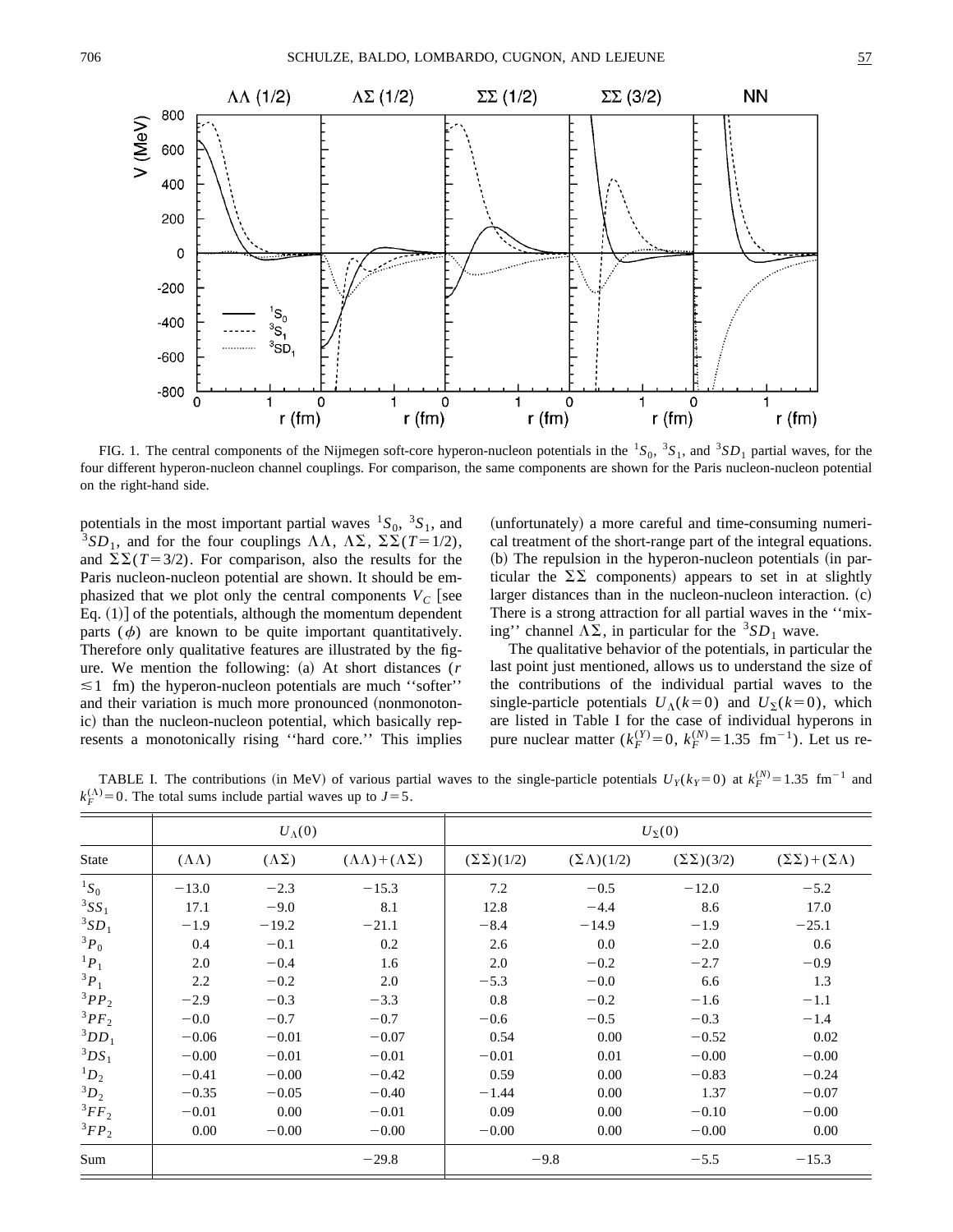

FIG. 2. Nucleon and hyperon single-particle potentials (real and imaginary parts) in pure nuclear matter  $(k_F^{(\Lambda)}=0)$  of three different densities corresponding to  $k_F^{(N)} = 1.05, 1.35, 1.65$  fm<sup>-1</sup>. The real parts correspond to the increasing functions, whereas the imaginary parts are given by the curves with a negative slope. The nucleon curves are scaled by a factor 1/2. The vertical lines denote the position of the nucleon Fermi momentum.

mind the reader that the Brueckner resummation basically cuts off the repulsive parts appearing in the potentials. For the total depth of the mean fields we obtain  $U_{\Lambda}(k=0)$  $\approx$  -30 MeV and  $U_{\Sigma}$ ( $k=0$ ) $\approx$  -15 MeV, which is in the case of the lambda in good agreement with the analysis of  $(\pi,K)$  and  $(K,\pi)$  reactions and of hypernuclei binding energies  $[1]$ , and in agreement with previous similar theoretical investigations  $[14–16]$  restricted to vanishing hyperon density. For the sigma, the experimental as well as theoretical  $[15]$  situation is less clear. Our calculation is the first one with a fully self-consistent choice of *continuous* singleparticle potentials, which appears to be most appropriate in particular for the sigma particle. Meson-exchange mean-field theories yield also similar results, but sometimes at the expense of adapting coupling constants  $[11,17-19]$ .

In Fig. 2 we display the full momentum dependence of the single-particle potentials in pure nuclear matter at three different densities. The real nucleon single-particle potentials assume the usual momentum dependence, with a small wiggle in the curves just above the Fermi momentum, typical of first-order Brueckner calculations. The curves for the hyperon single-particle potentials have a similar shape. Their curvature is less pronounced, which indicates a smaller effective mass. Defining a global effective mass by

$$
\frac{m^*}{m} = \left[1 + \frac{U(k_F) - U(0)}{k_F^2/2m}\right]^{-1} \tag{11}
$$

 $(k_F)$  is the nucleon Fermi momentum), one finds at normal nuclear matter density values of 0.69, 0.84, and 0.91, for the nucleon, lambda, and sigma particles, respectively.

The imaginary parts of the single-particle potentials are also given in Fig. 2. For the nucleons this quantity is different from zero only when  $k > k_F^{(N)}$  due to the complete Pauli blocking of collisions below this value. However, there is no restriction for the hyperons, since an arbitrary small excitation of the nucleon Fermi sphere can be obtained by a corresponding loss of energy of the hyperon. It is understandable that this possibility vanishes for zero-momentum  $\Lambda$ particles. This is not the case for  $\Sigma$  particles: The imaginary part has a nonvanishing value at zero momentum, because of the exothermic reaction  $\Sigma N \rightarrow \Lambda N$ . This can be checked qualitatively: In a semiclassical picture, the imaginary part is given by

Im 
$$
U = -\left\langle \frac{k}{2\mu} \sigma(k) \right\rangle \frac{\rho}{2},
$$
 (12)

where  $\mu$  is the reduced hyperon-nucleon mass [Eq. (A2)],  $\sigma$ the cross section, and  $\rho$  the nucleon density. An average over the Fermi sphere of the nucleon is involved, with *k* being the hyperon-nucleon relative momentum. With the Nijmegen potential, the  $\Sigma N \rightarrow \Lambda N$  cross section is roughly equal to  $a/k$ [5], with  $a \approx 7$  fm. The above formula yields Im  $U \approx$  $-23$  MeV for normal density, compared to the calculated numerical value of  $\approx$  -19 MeV. The difference can be attributed mainly to the remaining Pauli blocking that is not taken into account by the classical formula.

In Fig. 3 we show the density dependence of characteristic features of the nucleon and hyperon single-particle potentials in pure nuclear matter, namely, the depth of the mean field for a nucleon or hyperon at rest,  $U(k=0)$ , as well as their global effective masses, according to Eq.  $(11)$ . At all densities, the binding of the hyperons is much smaller  $(\leq 30\%)$  than that of the nucleons. For all kinds of particles, the absolute value of the mean field first increases (in absolute value) as the density is increasing, reaches a maximum, and then decreases. The density at which the hyperons are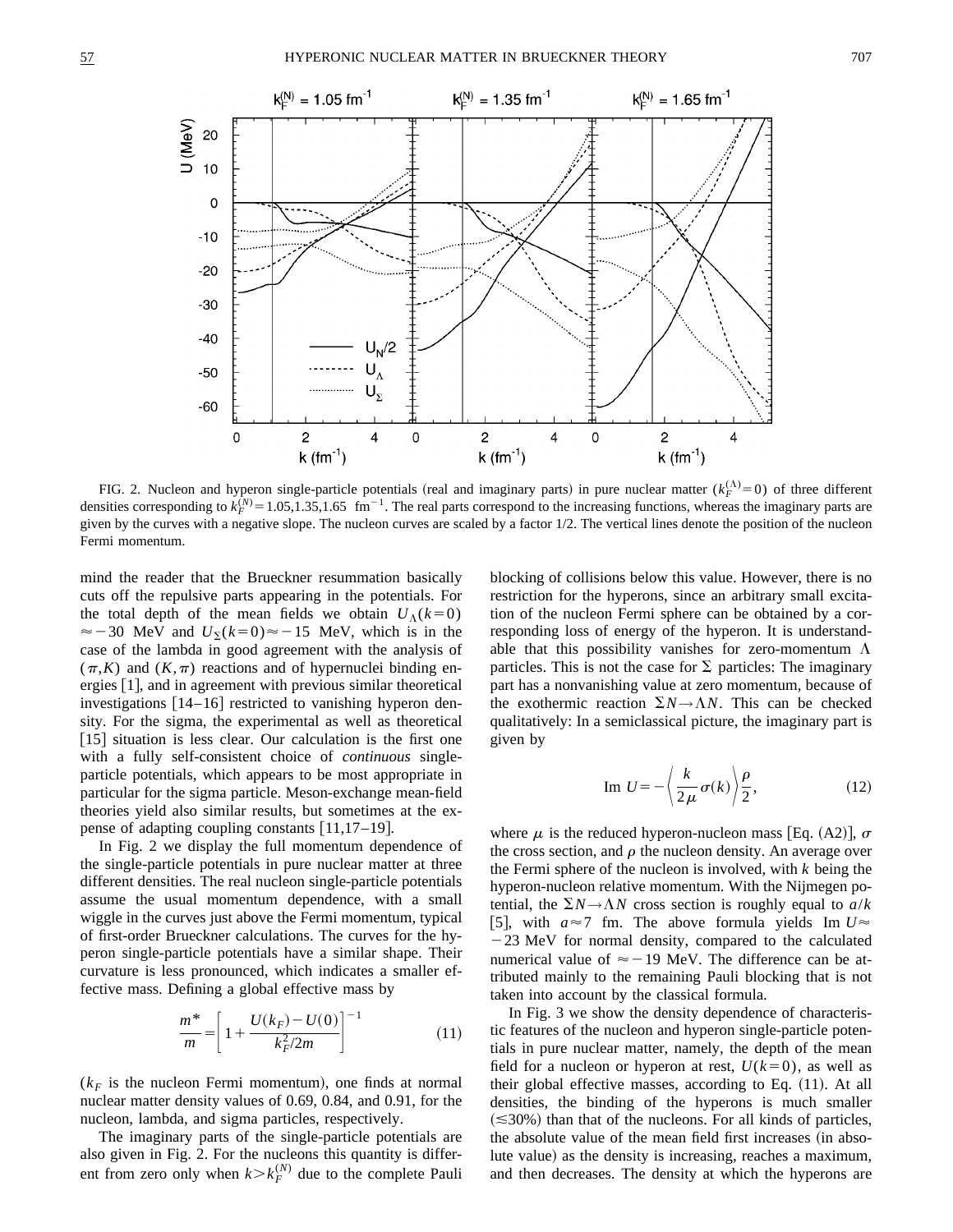

FIG. 3. Depth  $U(k=0)$  of nucleon and hyperon mean fields (upper panel) and global effective masses  $m^*/m$  according to Eq.  $(11)$  (lower panel) in pure nuclear matter as a function of nucleon density.

most strongly bound,  $\rho/\rho_0 \approx 1.5$ , is substantially smaller than the one for nucleons,  $\rho/\rho_0 \gtrsim 3$ . This is due to the fact that the repulsive components of the hyperon-nucleon interaction become effective already at a larger distance than for the nucleon-nucleon one (see Fig. 1). Concerning the effective masses, their deviations from the bare values reflect the strengths of the interactions in the same manner as observed for the well depths; namely, the nucleon effective mass is smaller than the one of lambdas and sigmas, in that order. The nonmonotonic behavior with density in the case of the sigma is due to a competition between the isospin 1/2 (*m*\*  $\langle m \rangle$  and 3/2 ( $m^*$  *m*) contributions.

In Fig. 4 we demonstrate the effect of increasing the lambda hyperon density  $(k_F^{(\Lambda)}=0.8,1.2,1.6~\text{fm}^{-1})$  at fixed nucleon density  $\rho_N = \rho_0$ . The real nucleon single-particle potential  $U_N$  becomes increasingly deeper, compared to the pure nuclear matter case, due to the attractive hyperonnucleon interaction. This modification corresponds almost entirely to the addition of the term  $U_N^{(\Lambda)}$  [see Eq. (8a)], whereas the modification of  $U_N^{(N)}$  (due to the self-consistent change of the energy denominator in the Bethe-Goldstone equation) is very small. Concerning the hyperon singleparticle potentials, in our approximation scheme there is only the contribution  $U_Y^{(N)}$  [see Eqs. (8b) and (8c)], since we neglect the hyperon-hyperon interaction. There is consequently only a small indirect effect (reduction) with increasing lambda density, via the modification of the Pauli operator and single-particle potentials in the intermediate states.

Our numerical results allow us to test the approximation

$$
\frac{U_N^{(\Lambda)}}{U_N^{(N)}} \approx \frac{\rho_\Lambda}{\rho_N},\tag{13}
$$

which is often used in mean-field calculations. For the three cases shown in Fig. 4 we obtain at zero momentum  $(k=0)$ the ratios  $U_N^{(\Lambda)}/U_N^{(N)} = 0.13, 0.39, 0.80$ , compared to  $\rho_\Lambda / \rho_N$  $=0.10, 0.35, 0.83$ , respectively. For larger momenta, the relation is less well satisfied, however.

The imaginary part of the nucleon mean field is increased, due to the possible collisions with the lambda particles. The imaginary part of the lambda potential differs from zero for  $k > k_F^{(\Lambda)}$ . This quantity remains small until  $k \le 2$  fm<sup>-1</sup>, corresponding to the opening of the  $\Sigma N$  channel  $(M_{\Sigma} - M_{\Lambda})$  $\approx$  78 MeV), to which the  $\Lambda N$  is strongly coupled. It is interesting to note that the imaginary part of the  $\Sigma$  singleparticle potential at low momenta is decreasing substantially (in absolute value) as the  $\Lambda$  density is increasing. The reason is that the  $\Sigma N \rightarrow \Lambda N$  transition is more and more hindered by the Pauli principle in the growing  $\Lambda$  Fermi sphere.

## **B. Binding energy**

The binding energy per baryon, *B*/*A*, as a function of baryon density  $\rho = \rho_{\Lambda} + \rho_N$  and hyperon fraction  $y = \rho_{\Lambda}/\rho$  is shown in Fig. 5. For pure nuclear matter  $(y=0,$  curve on the front face of the box, on the right), our calculation predicts saturation at a too large density ( $\rho \approx 0.23$  fm<sup>-3</sup>), although the magnitude of  $B/A$  at the true saturation point ( $\approx -15.1$ ) MeV) is quite satisfactory. The failure to reproduce the correct saturation point is common to all nonrelativistic Brueckner calculations with realistic potentials. In this article we are in any case interested in the effect of adding hyperons to the system, i.e., increasing *y*. Since the binding energy gained by adding a single lambda to nuclear matter,  $|U_A(0)|$ , is larger than that by adding a nucleon, namely,  $|B/A|$ , it is energetically favorable (as far as the binding energy is concerned) to add hyperons to the system. Of course, when their number is increasing, the Pauli principle forces them to have kinetic energy. As a result, at some finite hyperon fraction  $y_0$ , the quantity *B*/*A* displays a shallow minimum, as indicated in Fig. 5. This fraction increases with increasing baryon density, since *B*/*A* decreases more and more in magnitude: Dense nuclear matter favors the binding of a larger percentage of hyperons. On the other hand, the shift of the predicted saturation point with strangeness fraction *y* is practically negligible, as is indicated by a projected curve (nearly straight line) in the figure: The internuclear distance favored by nucleon-nucleon and hyperon-nucleon pairs is approximately the same.

It is convenient to introduce dimensionless quantities for a parametrization of the *y* dependence of *B*/*A* by a parabolic approximation:

$$
\frac{[B/A](\rho, y)}{[B/A](\rho, 0)} := b(\rho, y) \approx 1 + b_0 - b_0 \left(\frac{y}{y_0} - 1\right)^2.
$$
 (14)

The parameters  $y_0$  and  $b_0$ , depending upon  $\rho$ , indicate the position of the minimum and the relative enhancement of the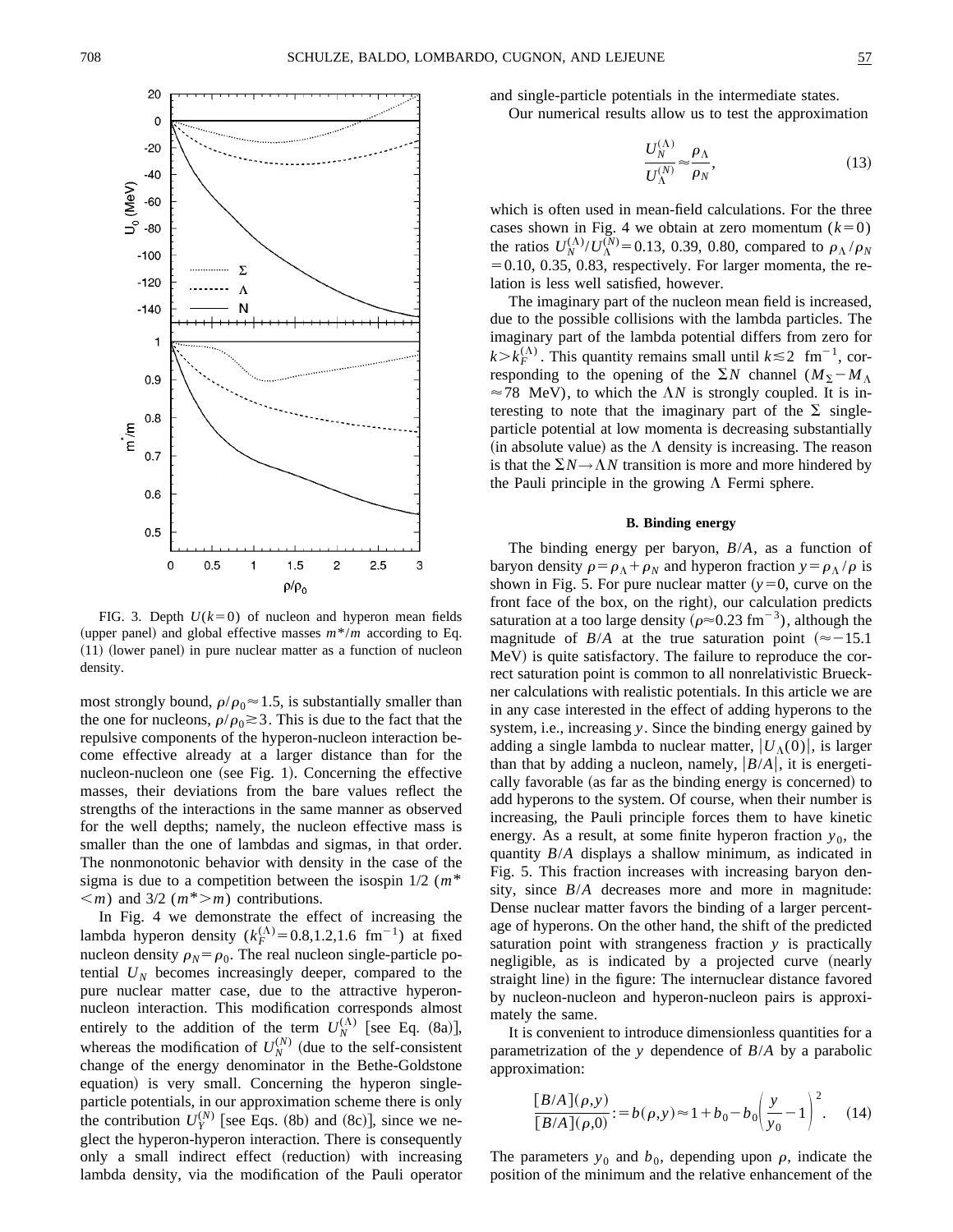

FIG. 4. Nucleon and hyperon single-particle potentials (real and imaginary parts) for three values of  $k_F^{(\Lambda)} = 0.8, 1.2, 1.6$  fm<sup>-1</sup> at fixed  $k_F^{(N)}$  = 1.35 fm<sup>-1</sup>. The dashed and dotted curves represent  $U_{\Lambda}^{(N)}$  and  $U_{\Sigma}^{(N)}$ , respectively, and the solid curves  $U_N$  (lower curves) and  $U_N^{(N)}$ (upper curves). The shaded areas thus represent  $U_N^{(\Lambda)}$ . The real parts correspond to the increasing functions, the imaginary parts to the decreasing ones. The vertical lines denote the positions of the nucleon (solid line) and of the lambda (dashed line) Fermi momenta.

binding energy at this minimum, respectively. The function  $b(\rho, y)$  for several values of the density is shown in Fig. 6 together with the dependence of the parameters  $y_0$  and  $b_0$  on the baryon density. The values at normal density are  $y_0 \approx 0.026$  and  $b_0 \approx 0.005$ . It should be stressed, however, that the simple fit, Eq.  $(14)$ , is only valid in the vicinity of the minimum  $y_0$ . For a larger hyperon fraction the binding energy *B*/*A* increases faster than given by the formula above.

For a first practical application, we use our results together with a generalized Bethe-Weizsäcker formula for hypernuclear matter that was proposed in Ref.  $[10]$  in the framework of a Fermi gas model. It amounts to adding terms describing the nuclear symmetry energy, surface energy, and Coulomb energy:

$$
\frac{B}{A}(A,x,y) = -a_V b(\rho_0, y) + a_x x^2 + \frac{a_S}{A^{1/3}} + \frac{A^{2/3} a_C}{4} (1 - x - y)^2,
$$
\n(15)

with  $A=N+Z+\Lambda$ ,  $x=(N-Z)/A$ , and  $y=\Lambda/A$  (this is different from the definition in Ref.  $[10]$ . In the Coulomb energy term, the relation  $Z/A = (1 - x - y)/2$  was used. Following Ref. [10], we choose the parameters (in MeV)  $a_V = 16$ ,  $a_x = 28.5$ ,  $a_s = 16.9$ , and  $a_c = 0.72$ . The minimum of this expression with respect to *x* and *y* for fixed *A* defines the line of maximum binding for hypernuclei,  $(x, y)_{min}(A)$ . Assuming the parametrization, Eq. (14), one finds, for  $x_{\text{min}}$ ,  $y_{\text{min}}$ , and the proton fraction  $(Z/A)_{\text{min}}$ ,

$$
x_{\min} = \frac{1 - y_0}{1 + \frac{a_x y_0^2}{a_v b_0} + \frac{4a_x}{A^{2/3} a_c}},
$$
(16a)

$$
y_{\min} = y_0 + \frac{a_x y_0^2}{a_v b_0} x_{\min},
$$
 (16b)

$$
(Z/A)_{\min} = \frac{2a_x}{A^{2/3}a_C} x_{\min}.
$$
 (16c)

Were it not for the Coulomb term  $(a_C=0)$ ,  $y_{min}$  would coincide with the value  $y_0 \approx 0.026$  determined earlier. The Cou-



FIG. 5. Binding energy per baryon of hyperonic nuclear matter as a function of baryon density  $\rho = \rho_{\Lambda} + \rho_N$  and lambda fraction *y*  $= \rho_{\Lambda}/\rho$ . The projected curves show the locations of the minima for fixed  $y$  or  $\rho$ , respectively.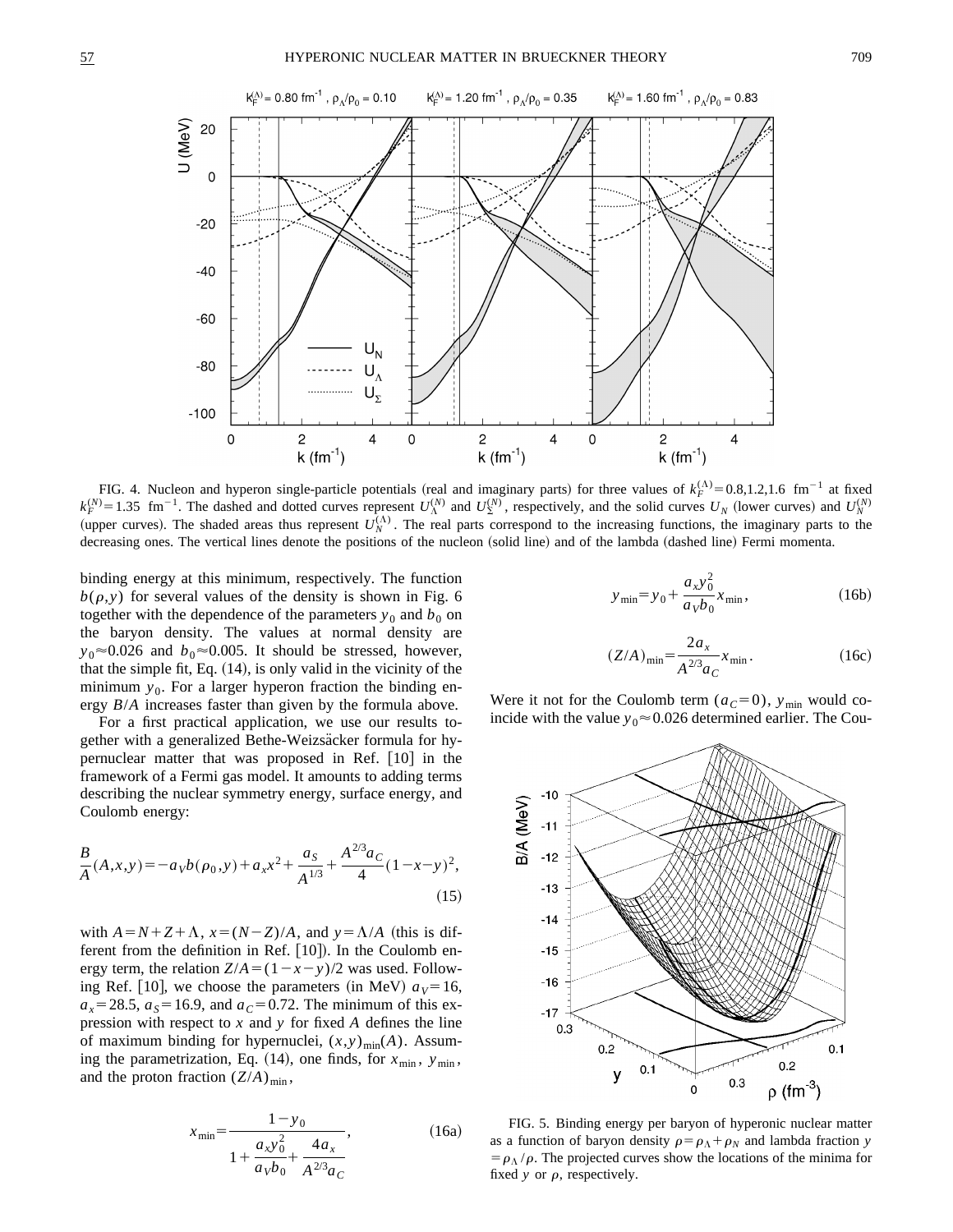

FIG. 6. Normalized binding energy per baryon as a function of lambda fraction *y* for fixed values of the baryon density  $\rho$  [indicated by the numbers near the curves  $(in fm<sup>-3</sup>)$ . The positions of the maxima are marked. The inset shows the position  $y_0$  of the minimum and the relative enhancement of binding energy  $b_0$ , Eq.  $(14)$ , as functions of the baryon density.



FIG. 7. Charge fraction  $Z/A$ , hyperon fraction  $\Lambda/A$ , and binding energy per baryon as functions of mass number *A*, as predicted by the generalized mass formula Eq.  $(15)$  (solid lines). The dashed curves show the results of Ref.  $[10]$ .



FIG. 8. Fermi energy of the lambda hyperon as a function of baryon density  $\rho$  and lambda fraction *y*. The projected curve shows the location of vanishing Fermi energy.

lomb repulsion, however, favors the replacement of protons with lambdas, leading to an upward shift of  $y_{min}$ , increasing with the mass number *A*. This can easily be checked on the above formulas. It is also seen in Fig. 7, where we plot the dependence of  $y_{\text{min}}$  and  $(Z/A)_{\text{min}}$  on *A*, together with the binding energy  $(B/A)_{\text{min}}$  at this point. For large mass numbers  $A \approx 300$ , our results are very similar to those of Ref. [10] (which are displayed as well in the figure), whereas we find a substantially smaller hyperon fraction at small  $A \approx 100$ . The reason is the assumption of momentum-independent hyperon-nucleon mean fields  $U_{\Lambda}^{(N)} = -28$  MeV and  $U_{N}^{(\Lambda)} =$  $-14$  MeV made in that reference, which is not confirmed by our calculation: At the Fermi momentum the singleparticle potentials are substantially smaller than at zero momentum; see Fig. 2. We therefore obtain less attraction than in Ref. [10]. [The approximation  $b(\rho_0, y) = 1 + \alpha y$  $-\beta y^2$ ,  $\alpha = 0.71$ ,  $\beta = 3.55$  was derived in that work.]

The previous considerations dealt with the mostly bound hypernuclei. Another related problem is the maximum strangeness that hypernuclei of given baryon number can sustain. This limit corresponds to the hyperon drip line. Beyond this line, the last hyperon would be unbound. For actual hypernuclei, the determination of this line would require detailed calculations. To have a rough idea, we looked at the maximum hyperon fraction for which the infinite system is still bound. The latter is determined by a vanishing hyperon Fermi energy  $e_F^{(\Lambda)}$ . The results are given in Fig. 8. We find that the maximum lambda fraction at the nuclear matter density is about 0.4, and that it decreases with increasing baryon density. This is due to the fact that with rising baryon density the kinetic part of the lambda Fermi energy becomes more and more dominant compared to the mean-field contribution.

Of course, the previous results are not to be taken too seriously, because the hyperon-hyperon interaction is neglected and, related to that, the important phenomenon of  $\Xi$ condensation is disregarded. Rather, they provide a lower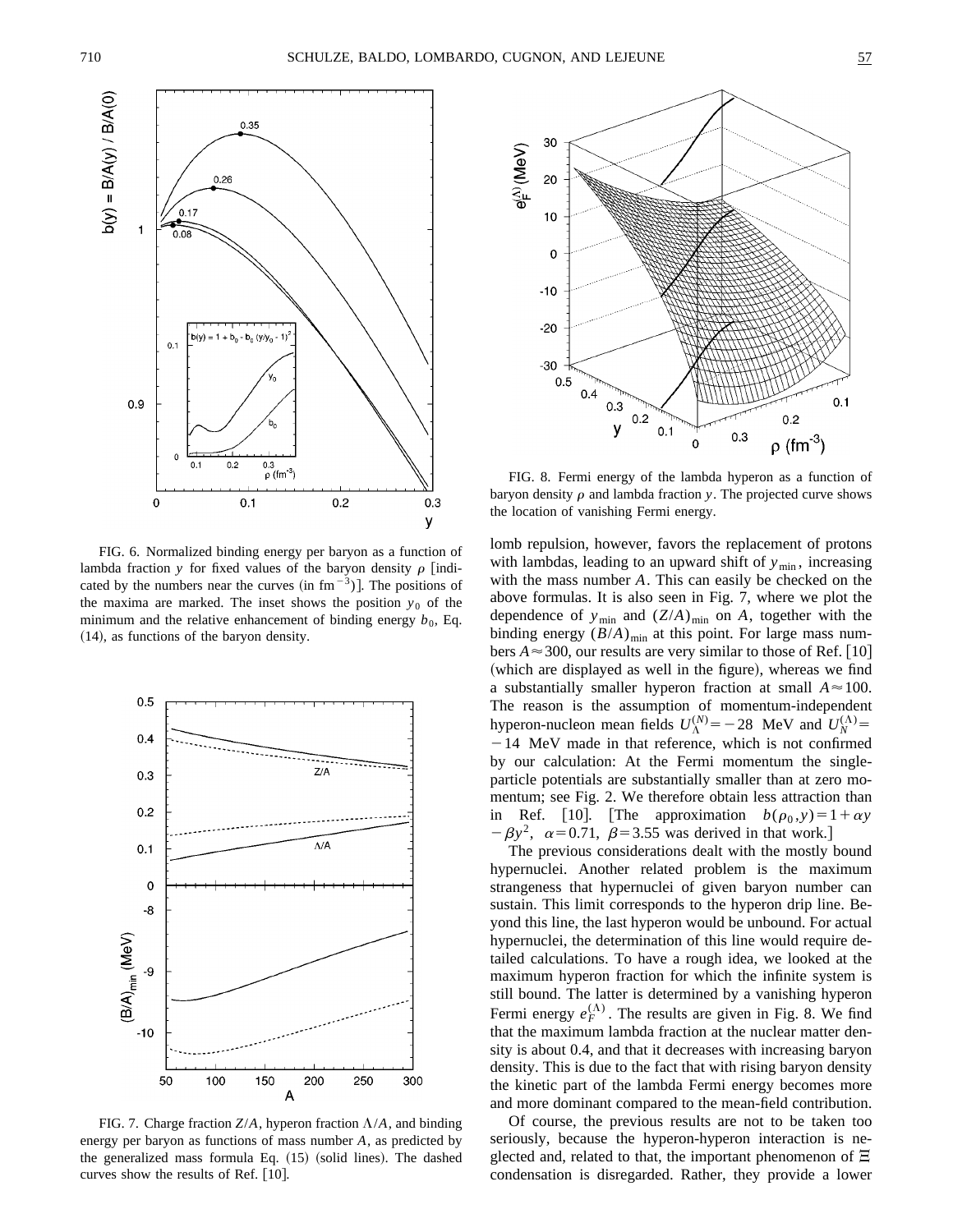bound on the strangeness fraction in hypernuclei and demonstrate the importance of a truly microscopic treatment for quantitative predictions.

# **IV. CONCLUSIONS**

We presented in this work a detailed microscopic calculation of the hyperon (lambda) symmetry energy in nuclear matter, i.e., the change of binding energy when replacing nucleons by hyperons. Our theoretical framework is the selfconsistent nonrelativistic Brueckner-Hartree-Fock approximation with the continuous choice of single-particle potentials, which is expected to work well for moderate densities  $\rho/\rho_0 \leq 2, \ldots, 3$ . This is indeed the case for pure nuclear matter. To obtain a refined agreement, like saturation at the correct density, requires adding contributions like third-order graphs in the hole-line expansion  $[20,21]$  (their numerical importance is still an unsettled issue, even for pure nuclear matter). At higher densities, besides the increasing relevance of higher order nucleonic diagrams, internal (quark) degrees of freedom should progressively become important, and a relativistic treatment appears more appropriate. Nevertheless, the hyperon (symmetry) energy should not be very sensitive to the slightly imperfect description of pure nuclear matter. Furthermore, the adapted framework, with the so-called continuous choice, allows a reliable determination of the singleparticle potentials, including their imaginary parts.

We have used one of the most advanced microscopic hyperon-nucleon interactions. Unfortunately, we were forced to neglect the hyperon-hyperon interaction, in view of the insufficient knowledge of the latter. For this reason, the results presented here are restricted to small values of the hyperon fraction. We have carried out some exploratory calculations based on simple guesses for the  $\Lambda$ - $\Lambda$  potential, but found that the results depend very strongly on the shortrange behavior of the interaction that is not controlled by symmetry considerations. Note that it is not even clear that the  $\Lambda$ - $\Lambda$  potential is repulsive. According to Ref. [2], the analysis of some double  $\Lambda$  hypernuclei would suggest that the  $\Lambda$ - $\Lambda$  potential yields as much binding as the  $\Lambda$ - $N$  potential at low energy. For the time being, without sufficient restrictions by experimental data, we consider such an extension therefore as premature.

The results obtained in this work are suitable as a foundation for Thomas-Fermi calculations of heavy hypernuclei [18,19]. We intend to pursue such applications, as well as an extension of our formalism to hyperonic neutron matter. This is of particular interest for the physics of neutron stars, where the condensation of hyperons (most importantly  $\Sigma^-$  and  $\Lambda$ ) might have important effects on the equation of state and therefore possibly on global observables of the star  $[4]$ .

### **ACKNOWLEDGMENTS**

We would like to thank A. Kerman and A. Ramos for interesting discussions and T. Rijken for a helpful communication.

## **APPENDIX**

### **1. Kinematics**

The energy of the nucleon-hyperon pair *NY* can be written in terms of total and relative momenta *p* and *k*, respectively:

$$
E_Y(p,k) = \frac{p^2}{2M} + \frac{k^2}{2\mu} + \text{Re}U_N(k_N) + \text{Re}U_Y(k_Y) + M_N + M_Y,
$$
\n(A1)

$$
M = M_N + M_Y, \quad \mu = \frac{M_N M_Y}{M_N + M_Y}, \tag{A2}
$$

$$
k_{Y,N} = p_{Y,N} \pm k, \quad p_{Y,N} = \frac{M_{Y,N}}{M}p.
$$
 (A3)

#### **2. Pauli operator and energy denominator**

Because of the presence of two different Fermi seas in the intermediate state, there are two restrictions on the angle  $\cos \theta = z = \hat{\rho} \hat{k}$ , namely,

$$
z \ge -z_Y = -\frac{p_Y^2 + k^2 - k_F^{(Y)2}}{2p_Y k},
$$
 (A4a)

$$
z \leq +z_N = +\frac{p_N^2 + k^2 - k_F^{(N)2}}{2p_N k}.
$$
 (A4b)

Taking account of all possible cases of vanishing, complete, and partial blocking of the two species, and introducing the notation  $[a|b|c]$ : = max $(a, min(b, c))$ , the angle-averaged Pauli operator can be written in the following compact form:

$$
f_Y(p,k) = [0|\frac{1}{2}([-1|z_N|1] + [-1|z_Y|1])|1].
$$
 (A5)

The energy denominator in Eq.  $(3)$  also depends, via the single-particle potentials, on the variable *z* that is restricted to a certain interval by the Pauli operator in the numerator. In the spirit of Brueckner's original approach  $[12]$ , we carry out an angle averaging by replacing *z* with its angle-averaged value, namely,

$$
\langle z \rangle = \frac{1}{2} ([-1|z_N|1] - [-1|z_Y|1]), \tag{A6}
$$

using the notation introduced above. (In the case of symmetric nuclear matter, the energy denominator does not contain a term linear in *z* due to identical single-particle potentials. The angle averaging of  $z^2$  leads in that case to the prescription  $\langle z^2 \rangle = f^2/3.$ )

### **3. Momentum-dependent potential**

The Bethe-Goldstone equation for the relative correlated wave function *u* reads

$$
u(r') = j_l(kr') + \frac{2}{\pi} \int_0^\infty dr r^2 D_l(r',r) [V_l(r)u(r)].
$$
\n(A7)

For a momentum-dependent potential of the form

$$
V_{l}(r) = -\frac{1}{2} [\Delta_{l} \phi(r) + \phi(r) \Delta_{l}], \quad \Delta_{l} = \partial_{r}^{2} + \frac{2}{r} \partial_{r} - \frac{l(l+1)}{r^{2}},
$$
\n(A8)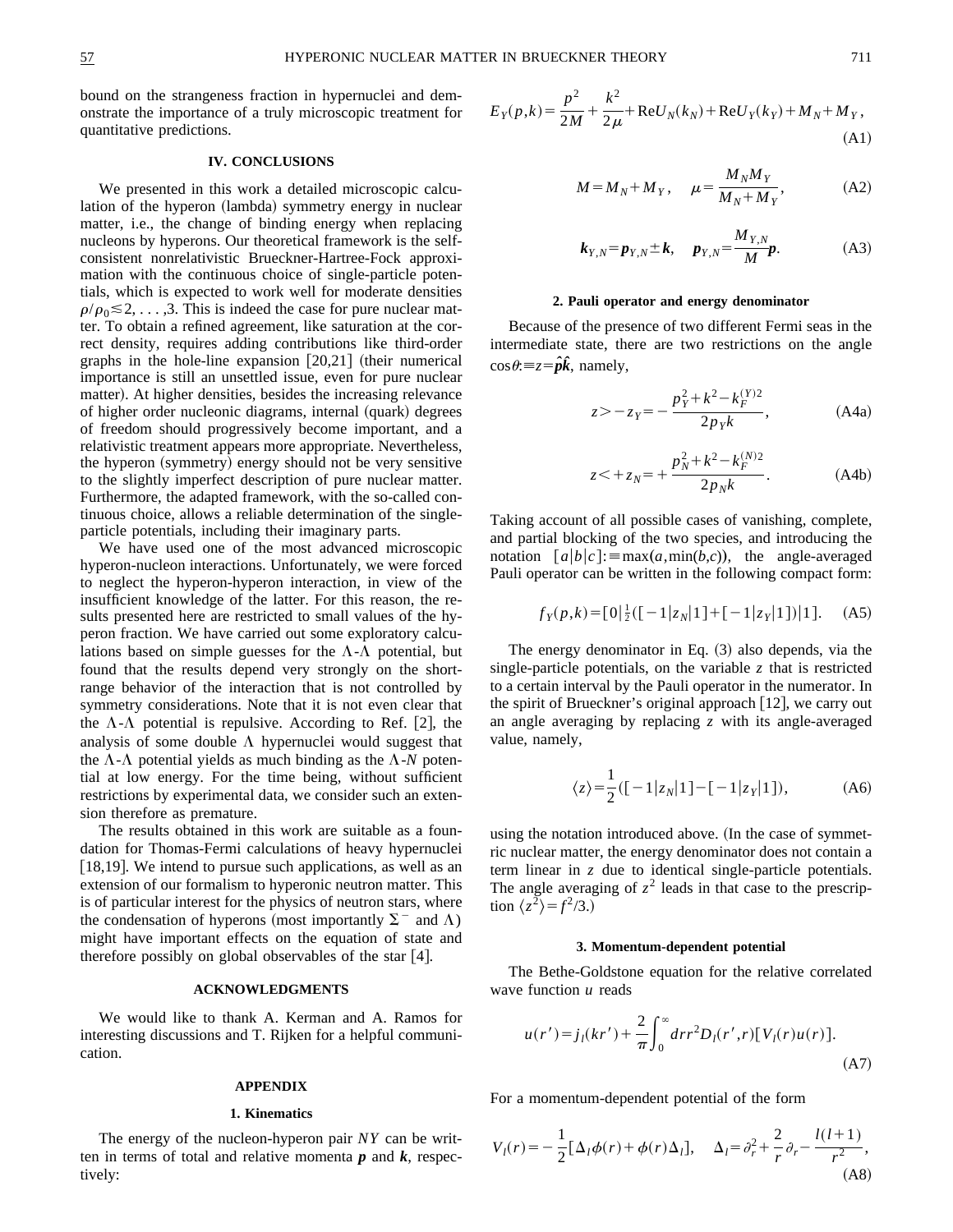it can (in order to avoid computing second derivatives of the wave function) be converted by partial integration into  $|20|$ 

$$
u(r') = j_{l}(kr') + \frac{2}{\pi} \int_{0}^{\infty} dr r^{2} \left\{ \left[ F_{l}(r', r) \phi(r) + D_{l}(r', r) \right. \\ \times \left( \frac{\phi'(r)}{r} + \frac{\phi''(r)}{2} \right) \right] u(r) + [D_{l}(r', r) \phi'(r)] u'(r) \right\},
$$
\n(A9)

with the Green functions

$$
D_l(r,r') = \int_0^\infty dk \, k^2 \frac{j_l(kr)j_l(kr')f(k)}{W - E(k) + i\epsilon}, \qquad \text{(A10a)}
$$

$$
F_l(r,r') = \int_0^\infty dk \, k^4 \frac{j_l(kr)j_l(kr')f(k)}{W - E(k) + i\epsilon}.
$$
 (A10b)

The derivatives of the potential,  $\phi'$  and  $\phi''$ , can be performed analytically. For the sake of numerical evaluation, it is convenient to improve the rate of convergence of the above integrals by adding and subtracting suitable terms. Splitting into real and imaginary parts, one obtains

Re 
$$
D_l(r,r') = \mathcal{P} \int_0^{k_{\text{max}}} dk j_l(kr) j_l(kr') \left( \frac{k^2 f(k)}{W - E(k)} + 2\mu \right)
$$
  

$$
- \frac{\pi \mu}{2l + 1} \frac{\min(r, r')^l}{\max(r, r')^{l+1}},
$$
(A11a)

Im 
$$
D_l(r,r') = -\pi k_0 |\mu_0^*| j_l(k_0r) j_l(k_0r') f(k_0),
$$
  
(A11b)

Re 
$$
F_l(r,r') = \mathcal{P} \int_0^{k_{\text{max}}} dk k^2 j_l(kr) j_l(kr') \left( \frac{k^2 f(k)}{W - E(k)} + 2\mu \right)
$$
  

$$
- \pi \mu \frac{\delta(r - r')}{r^2}, \qquad (A11c)
$$

Im 
$$
F_l(r, r') = k_0^2
$$
Im  $D_l(r, r')$ , (A11d)

with  $\mu$  being the reduced mass of the intermediate state [Eq.  $(A2)$ ],  $k_0$  denoting the zero of the energy denominator,  $E(k_0) = W$ , and  $\mu_0^* = [2(\partial E(k)/\partial k^2)|_{k_0}]^{-1}$  the *effective* reduced mass of the intermediate two-particle system at this point. In these equations, the symbol  $P$  stands for the principal part of the integral and  $k_{\text{max}}$  corresponds to a numerical cutoff. It should be chosen large enough, such that the result is sufficiently insensitive to it. In practice, a value of 20  $\text{fm}^{-1}$  is more than enough.

The *G*-matrix elements are finally obtained by

$$
\langle k|G_l|k\rangle = 4\pi \int_0^\infty dr r^2 j_l(kr) [V_l(r)u_l(k,r)] \qquad (A12)
$$

$$
= 4\pi \int_0^{r_{\text{max}}} dr r^2 \bigg[ j_l(kr) \bigg( k^2 \phi(r) - (l+1) \frac{\phi'(r)}{r} - \frac{\phi''(r)}{2} \bigg) + j_{l+1}(kr)k \phi'(r) \bigg] u_l(k,r), \qquad (A13)
$$

with a cutoff  $r_{\text{max}} \approx 10$  fm, which is also used in the discretization and numerical solution of the Bethe-Goldstone equation  $(A9)$ .

- @1# C. B. Dover and A. Gal, Prog. Part. Nucl. Phys. **12**, 171 (1984); D. J. Millener, C. B. Dover, and A. Gal, Phys. Rev. C **38**, 2700 (1988); C. B. Dover, D. J. Millener, and A. Gal, Phys. Rep. 184, 1 (1989); R. E. Chrien and C. B. Dover, Annu. Rev. Nucl. Part. Sci. 39, 113 (1989); H. Feshbach, Nucl. Phys. A507, 219c (1990).
- [2] S. Aoki et al., Prog. Theor. Phys. 85, 128 (1991); C. B. Dover, D. J. Millener, A. Gal, and D. H. Davis, Phys. Rev. C **44**, 1905 ~1991!; B. F. Gibson, in *Properties and Interactions of Hyperons*, edited by B. F. Gibson, P. D. Barnes, and K. Nakai (World Scientific, Singapore, 1994), p. 55; J. B. Franklin, Nucl. Phys. **A585**, 83c (1995).
- [3] A. J. Baltz, C. B. Dover, S. H. Kahana, Y. Pang, T. J. Schlagel, and E. Schnedermann, Phys. Lett. B 325, 7 (1994).
- [4] A. G. W. Cameron, Astrophys. J. **130**, 884 (1959); V. R. Pandharipande, Nucl. Phys. **A178**, 123 (1971); H. A. Bethe and M. B. Johnson, *ibid.* **A230**, 1 (1974); N. K. Glendenning, *ibid.* A493, 521 (1989); G. Baym, *ibid.* A590, 233c (1995).
- @5# P. Maessen, Th. Rijken, and J. de Swart, Phys. Rev. C **40**, 2226 (1989).
- @6# A. Reuber, K. Holinde, and J. Speth, Nucl. Phys. **A570**, 543  $(1994).$
- [7] J. K. Ahn *et al.*, Nucl. Phys. **A585**, 165c (1995).
- [8] M. Lacombe, B. Loiseau, J. M. Richard, R. Vinh Mau, J. Côté, P. Pires, and R. de Tourreil, Phys. Rev. C 21, 861 (1980).
- [9] H.-J. Schulze, A. Lejeune, J. Cugnon, M. Baldo, and U. Lombardo, Phys. Lett. B 355, 21 (1995).
- [10] C. B. Dover and A. Gal, Nucl. Phys. **A560**, 559c (1993).
- [11] J. Schaffner, C. Greiner, and H. Stöcker, Phys. Rev. C 46, 322 (1992); J. Schaffner, C. B. Dover, A. Gal, C. Greiner, D. J. Millener, and H. Stöcker, Ann. Phys. (N.Y.) 235, 35 (1994).
- [12] K. A. Brueckner and J. L. Gammel, Phys. Rev. **109**, 1023  $(1958).$
- [13] J.-P. Jeukenne, A. Lejeune, and C. Mahaux, Phys. Rep., Phys. Lett. 25C, 83 (1976).
- [14] J. Rozynek and J. Dabrowski, Phys. Rev. C **20**, 1612 (1979).
- [15] Y. Yamamoto and H. Bando, Prog. Theor. Phys. 83, 254 (1990); Y. Yamamoto, T. Motoba, H. Himeno, K. Ikeda, and S. Nagata, Prog. Theor. Phys. Suppl. **117**, 361 (1994).
- [16] J. Hao, T. Kuo, A. Reuber, K. Holinde, J. Speth, and D. J. Millener, Phys. Rev. Lett. **71**, 1498 (1993); D. Halderson, Phys. Rev. C 48, 581 (1993); M. Hjorth-Jensen, A. Polls, A. Ramos, and H. Müther, Nucl. Phys. **A605**, 458 (1996).
- [17] N. K. Glendenning, Z. Phys. A 326, 57 (1987).
- [18] J. Mares̆ and J. Zofka, Z. Phys. A 333, 209 (1989); 345, 47  $(1993).$